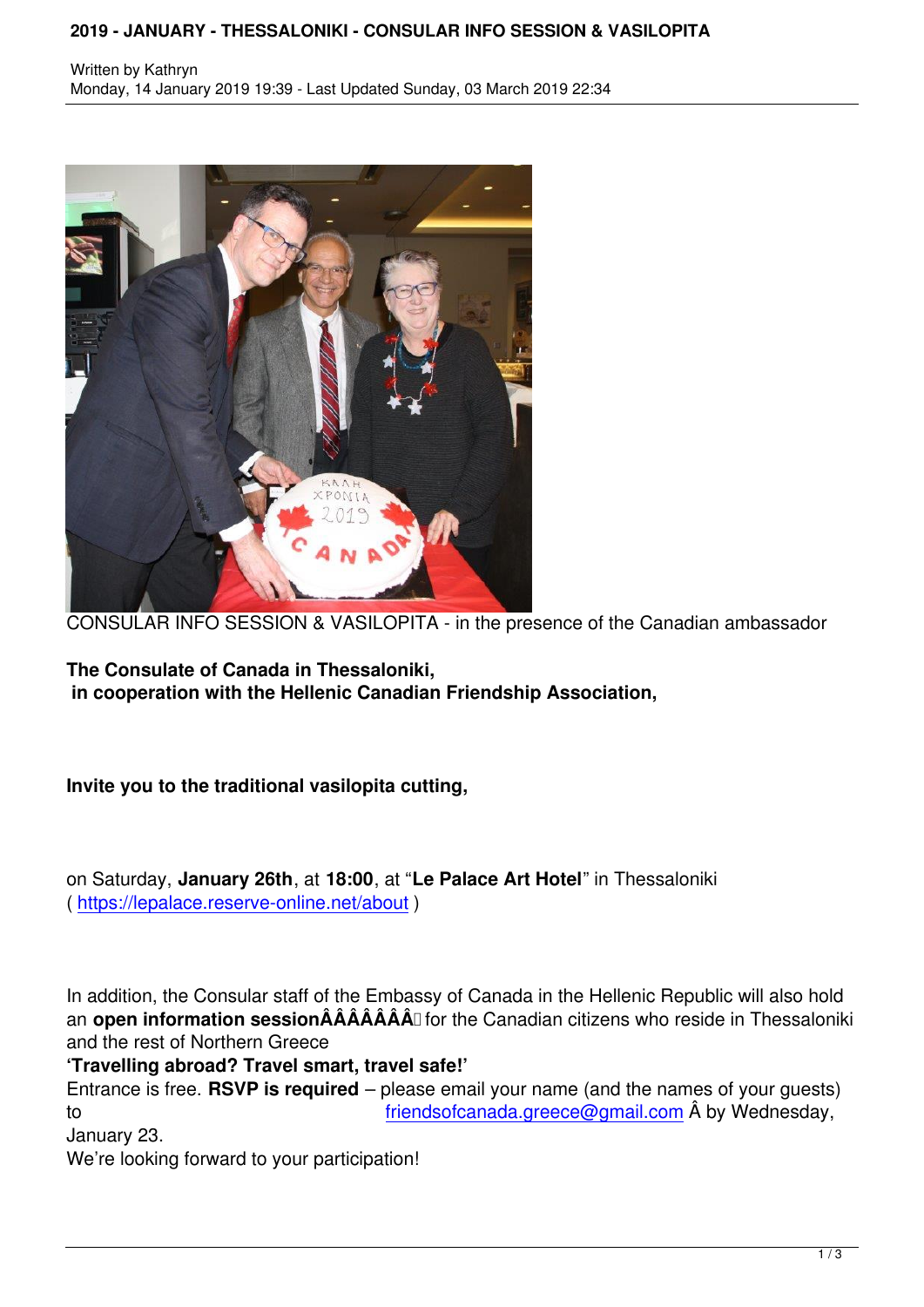For information, you may contact the Consulate of Canada in Thessaloniki at 2310-256350.

*UPDATE. What do you do when the guest speakers can't land due to the fog? Play the FoC 'New Year's Resolution' Game, of course!* 

*But let's backtrack: The Vasilopita Cutting & Consular Information Session at the Le Palace Art Hotel, Thessaloniki, on January 26, 2019.*

*Co-host Pantelis Petmezas, Canada's Consul in Thessaloniki, greeted a good-natured, standing-room-only crowd, followed by his counterpart, Kathryn Lukey-Coutsocostas, the Hellenic Canadian Friendship Association's coordinator. The newly appointed Ambassador of Canada to the Hellenic Republic, Mark Allen (who fortunately had been able to land earlier that day), spoke next, quickly charming the attendees with his friendly manner.*

*The information session by our ever-helpful Canadian embassy consular staff was replaced by our infamous FoC New Year's activity: everyone wrote down something they had wanted to change about themselves in 2019. Eight lucky winners – with responses like 'just smile more', 'start climbing mountains again', and 'eat less junk food at nighttime' (so it's ok in the daytime?!) won an array of prizes.*

*The main vasilopita was then cut, with the ' New Year' winning the flouri (lucky coin). It was awarded to Amalia Gkimourtzina who represented the Kastoria guests. As for the individual vasilopitas, Leslie Szamosi was the lucky recipient!*

*Guests were reluctant to leave, but eventually everyone, including representatives from the Greek Canadian Multicultural Association of Kastoria and the InterNations 'Thessaloniki City Trotters Group', left, basking in the light of new and renewed friendships.*

*The Hellenic Canadian Friendship Association would like to thank:*

*FELLOW COLLABORATORS: the Canadian ambassador, the embassy and the Consulate of Thessaloniki*

*VENUE: Le Palace Art Hotel*

*PHOTOS: by Vasilios Karpathios for the Consulate of Thessaloniki, Katherine Bash, Kathryn Lukey-Coutsocostas*

*VASILOPITA PRIZE: the Consulate of Thessaloniki (for two 2019 medallions)*

*DOOR PRIZES (alphabetically):*

- *Canadian embassy for two Canadian books*
- *JoAnn Lukey-Eliuk for two pairs of Canadian socks*
- *The Morrills (former ambassadorial couple) for Canadian baseball cap*
- *Effie Nabhan for a recipe book (how to make pita!)*
- *The Pecks (former ambassadorial couple) for two packs of Canadian coasters*
- *Dr Dora Petmezas from BIOLAB for a free check up*